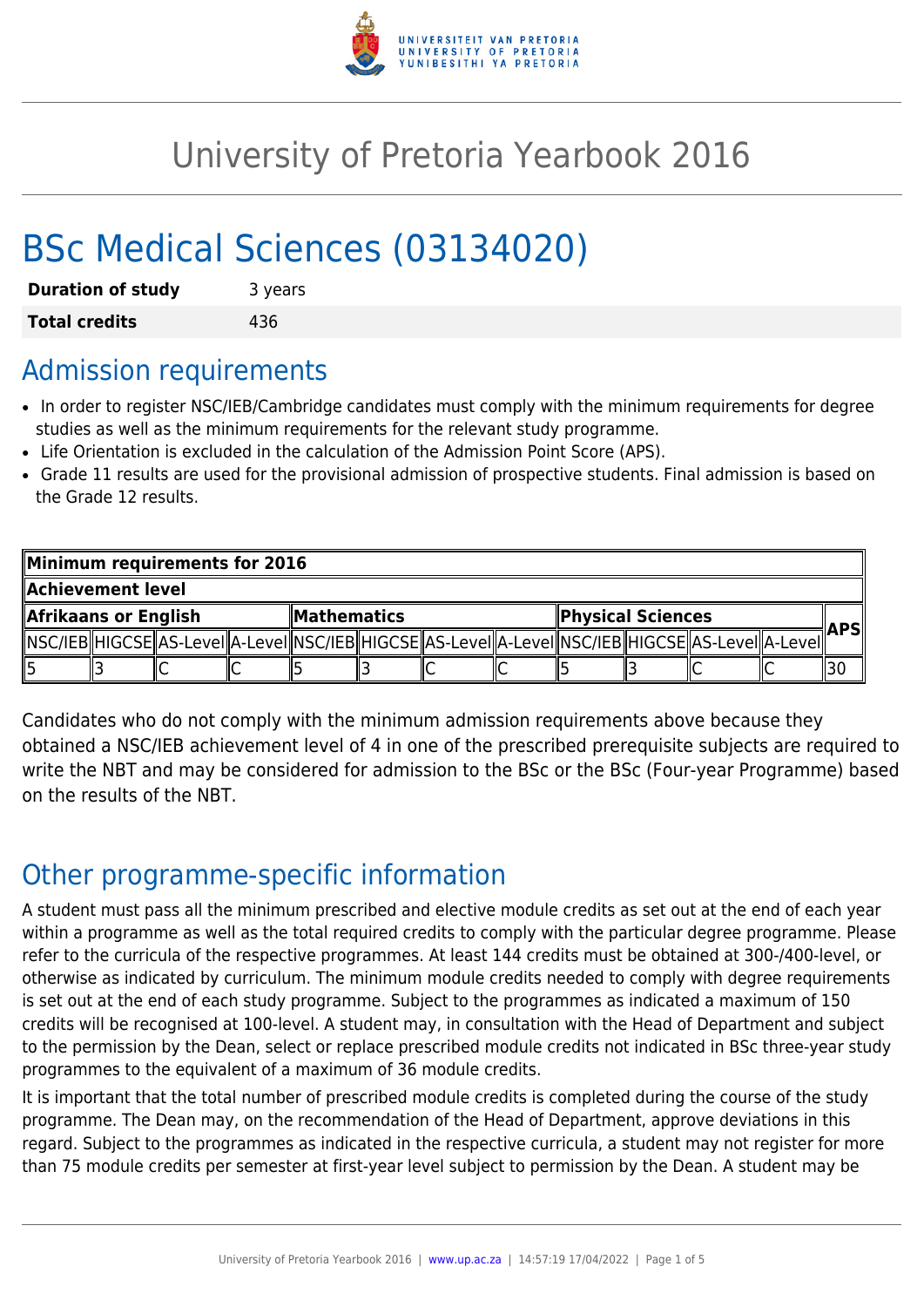

permitted to register for up to 80 module credits in a the first semester during the first year provided that he or she obtained a final mark of no less than 70% for grade 12 Mathematics and achieved an APS of 34 or more in the NSC.

Students who are already in possession of a bachelor's degree, will not receive credit for modules of which the content overlap with modules from the degree that was already conferred. Credits will not be considered for more than half the credits passed previously for an uncompleted degree. No credits at the final-year or 300- and 400-level will be granted.

The Dean may, on the recommendation of the programme manager, approve deviations with regard to the composition of the study programme.

Please note: Where elective modules are not specified, these may be chosen from any modules appearing in the list of modules.

It remains the student's responsibility to acertain, prior to registration, whether they comply with the prerequisites of the modules they want to register for.

The prerequisites are listed in the Alphabetical list of modules.

## Promotion to next study year

A student will be promoted to the following year of study if he or she passed 100 credits of the prescribed credits for a year of study, unless the Dean on the recommendation of the head of department decides otherwise. A student who does not comply with the requirements for promotion to the following year of study, retains the credit for the modules already passed and may be admitted by the Dean, on recommendation of the head of department, to modules of the following year of study to a maximum of 48 credits, provided that it will fit in with both the lecture and examination timetable.

#### **General promotion requirements in the faculty**

All students whose academic progress is not acceptable can be suspended from further studies.

- A student who is excluded from further studies in terms of the stipulations of the abovementioned regulations, will be notified in writing by the Dean or Admissions Committee at the end of the relevant semester.
- A student who has been excluded from further studies may apply in writing to the Admissions Committee of the Faculty of Natural and Agricultural Sciences for re-admission.
- Should the student be re-admitted by the Admissions Committee, strict conditions will be set which the student must comply with in order to proceed with his/her studies.
- Should the student not be re-admitted to further studies by the Admissions Committee, he/she will be informed in writing.
- Students who are not re-admitted by the Admissions Committee have the right to appeal to the Senior Appeals Committee.
- Any decision taken by the Senior Appeals Committee is final.

## Pass with distinction

A student obtains his or her degree with distinction if all prescribed modules at 300-level (or higher) are passed in one academic year with a weighted average of at least 75%, and obtain at least a subminimum of 65% in each of the relevant modules.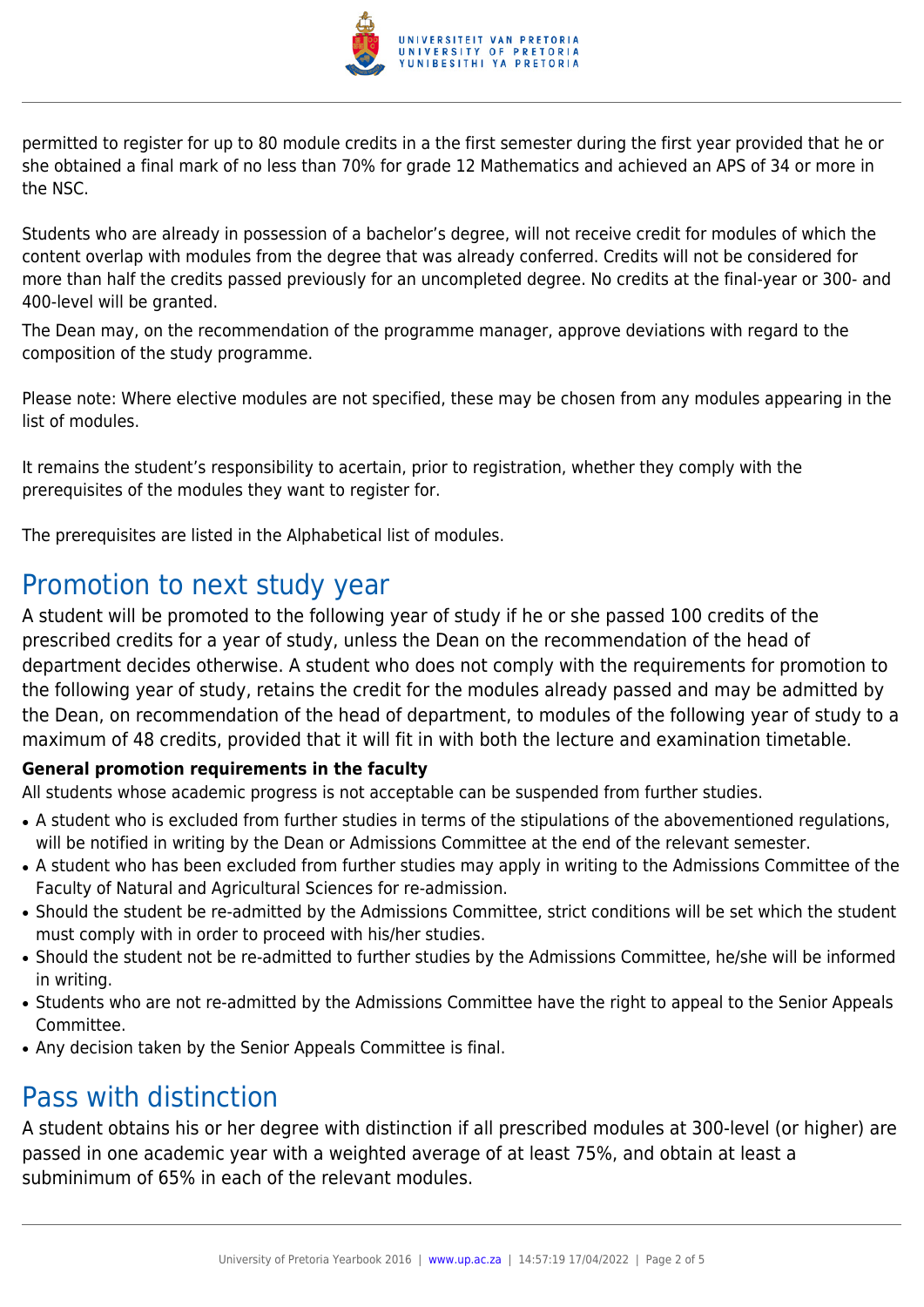

## Curriculum: Year 1

**Minimum credits: 142**

## **Fundamental modules**

[Academic information management 111](https://www.up.ac.za/parents/yearbooks/2016/modules/view/AIM 111) (AIM 111) - Credits: 4.00 [Academic information management 121](https://www.up.ac.za/parents/yearbooks/2016/modules/view/AIM 121) (AIM 121) - Credits: 4.00 [Language and study skills 110](https://www.up.ac.za/parents/yearbooks/2016/modules/view/LST 110) (LST 110) - Credits: 6.00 [Academic orientation 102](https://www.up.ac.za/parents/yearbooks/2016/modules/view/UPO 102) (UPO 102) - Credits: 0.00 [Academic information management 102](https://www.up.ac.za/parents/yearbooks/2016/modules/view/AIM 102) (AIM 102) - Credits: 6.00

## **Core modules**

[Introduction: Human anatomy and embryology 121](https://www.up.ac.za/parents/yearbooks/2016/modules/view/ANA 121) (ANA 121) - Credits: 4.00 [Human osteology 122](https://www.up.ac.za/parents/yearbooks/2016/modules/view/ANA 122) (ANA 122) - Credits: 4.00 [Basic human histology 126](https://www.up.ac.za/parents/yearbooks/2016/modules/view/ANA 126) (ANA 126) - Credits: 4.00 [Biometry 120](https://www.up.ac.za/parents/yearbooks/2016/modules/view/BME 120) (BME 120) - Credits: 16.00 [General chemistry 117](https://www.up.ac.za/parents/yearbooks/2016/modules/view/CMY 117) (CMY 117) - Credits: 16.00 [General chemistry 127](https://www.up.ac.za/parents/yearbooks/2016/modules/view/CMY 127) (CMY 127) - Credits: 16.00 [Science and world views 155](https://www.up.ac.za/parents/yearbooks/2016/modules/view/FIL 155) (FIL 155) - Credits: 6.00 [Introductory genetics 161](https://www.up.ac.za/parents/yearbooks/2016/modules/view/GTS 161) (GTS 161) - Credits: 8.00 [Introduction to microbiology 161](https://www.up.ac.za/parents/yearbooks/2016/modules/view/MBY 161) (MBY 161) - Credits: 8.00 [Molecular and cell biology 111](https://www.up.ac.za/parents/yearbooks/2016/modules/view/MLB 111) (MLB 111) - Credits: 16.00 [Physics for biology students 131](https://www.up.ac.za/parents/yearbooks/2016/modules/view/PHY 131) (PHY 131) - Credits: 16.00 [Mathematics 134](https://www.up.ac.za/parents/yearbooks/2016/modules/view/WTW 134) (WTW 134) - Credits: 16.00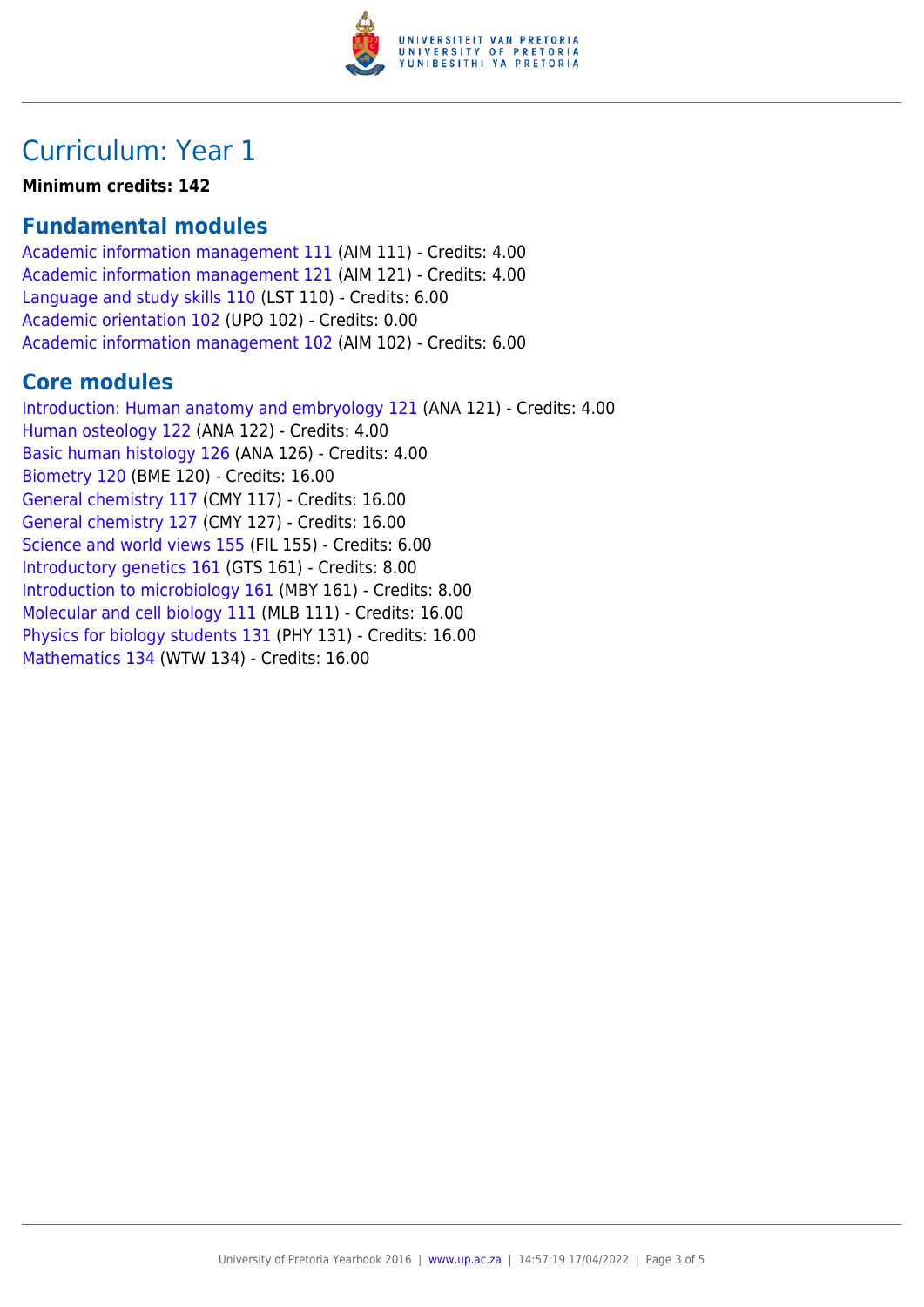

## Curriculum: Year 2

#### **Minimum credits: 180**

#### **Core modules**

[Human cell and developmental biology 214](https://www.up.ac.za/parents/yearbooks/2016/modules/view/ANA 214) (ANA 214) - Credits: 12.00 [Paleoanthropology 215](https://www.up.ac.za/parents/yearbooks/2016/modules/view/ANA 215) (ANA 215) - Credits: 12.00 [Human histology 226](https://www.up.ac.za/parents/yearbooks/2016/modules/view/ANA 226) (ANA 226) - Credits: 12.00 [Introduction to proteins and enzymes 251](https://www.up.ac.za/parents/yearbooks/2016/modules/view/BCM 251) (BCM 251) - Credits: 12.00 [Carbohydrate metabolism 252](https://www.up.ac.za/parents/yearbooks/2016/modules/view/BCM 252) (BCM 252) - Credits: 12.00 [Lipid and nitrogen metabolism 261](https://www.up.ac.za/parents/yearbooks/2016/modules/view/BCM 261) (BCM 261) - Credits: 12.00 [Biochemical principles of nutrition and toxicology 262](https://www.up.ac.za/parents/yearbooks/2016/modules/view/BCM 262) (BCM 262) - Credits: 12.00 [Human anatomy Part 1 247](https://www.up.ac.za/parents/yearbooks/2016/modules/view/ANA 247) (ANA 247) - Credits: 12.00

### **Elective modules**

[Introductory and neurophysiology 211](https://www.up.ac.za/parents/yearbooks/2016/modules/view/FLG 211) (FLG 211) - Credits: 12.00 [Circulatory physiology 212](https://www.up.ac.za/parents/yearbooks/2016/modules/view/FLG 212) (FLG 212) - Credits: 12.00 [Lung and renal physiology, acid-base balance and temperature 221](https://www.up.ac.za/parents/yearbooks/2016/modules/view/FLG 221) (FLG 221) - Credits: 12.00 [Digestion, endocrinology and reproductive systems 222](https://www.up.ac.za/parents/yearbooks/2016/modules/view/FLG 222) (FLG 222) - Credits: 12.00 [Molecular genetics 251](https://www.up.ac.za/parents/yearbooks/2016/modules/view/GTS 251) (GTS 251) - Credits: 12.00 [Genetic diversity and evolution 261](https://www.up.ac.za/parents/yearbooks/2016/modules/view/GTS 261) (GTS 261) - Credits: 12.00 [Bacteriology 251](https://www.up.ac.za/parents/yearbooks/2016/modules/view/MBY 251) (MBY 251) - Credits: 12.00 [Mycology 261](https://www.up.ac.za/parents/yearbooks/2016/modules/view/MBY 261) (MBY 261) - Credits: 12.00 [Food microbiology 262](https://www.up.ac.za/parents/yearbooks/2016/modules/view/MBY 262) (MBY 262) - Credits: 12.00